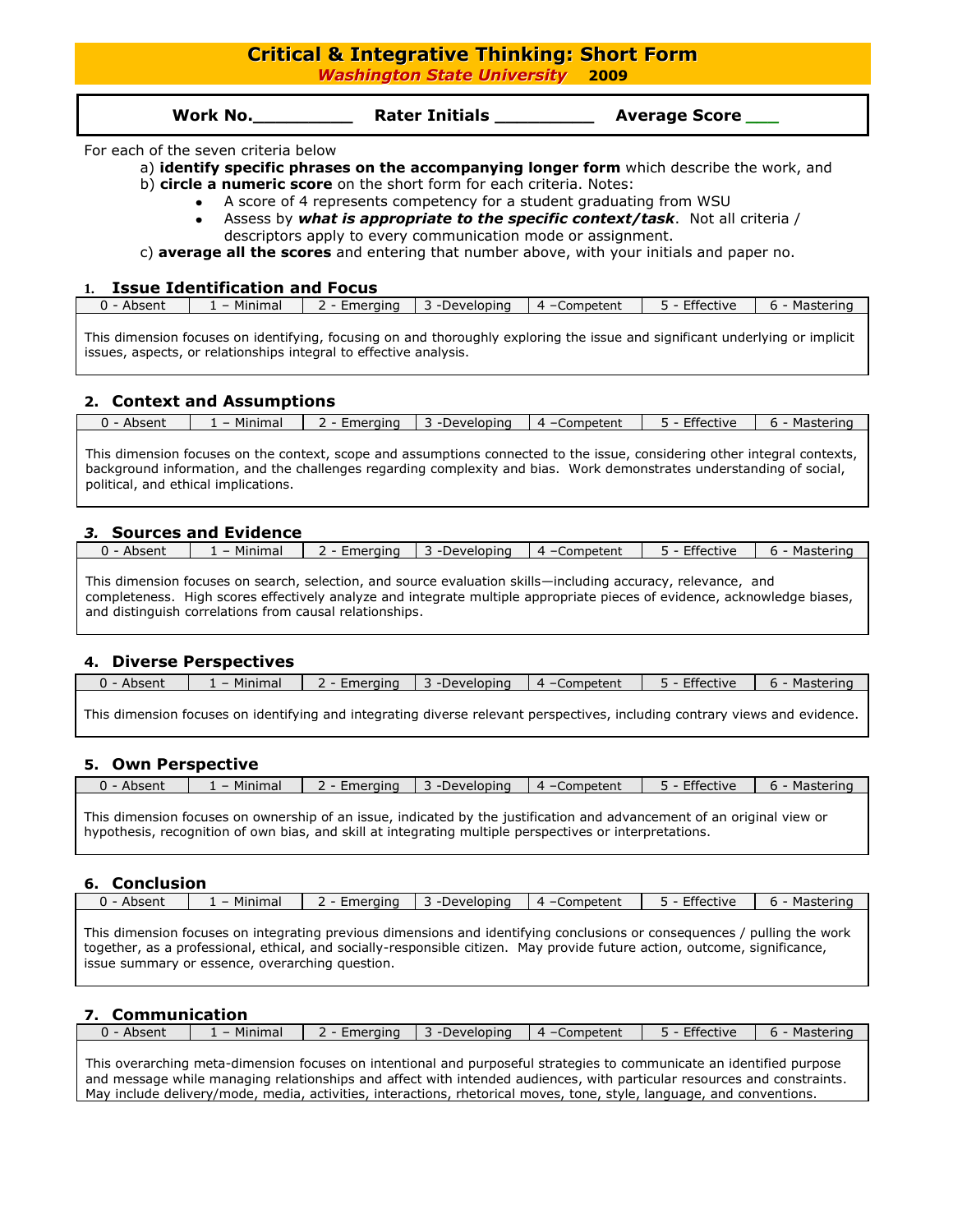*Instructions: For each of the seven criteria below:*

- *a) circle specific phrases which describe the work, and writing comments*
- *b) circle a numeric score for each criteria (or indicate a half point increment)*

### *Notes*

- *A score of 4 represents competency for a student graduating from WSU.*  $\bullet$
- *Assess by what is appropriate to the context / task; as needed / as appropriate are implicit in*   $\bullet$ *all descriptors. Similarly, not all criteria apply to every assignment or mode.*

#### **1.** Identifies and focuses (and appropriately reformulates) the issue, problem, question.

| <b>Absent</b> |                                                                                                                                                                                     | <b>Minimal</b> | <b>Emerging</b> |   | <b>Developing</b> |                          | Competent                                                                                                                                                                                           |  | <b>Effective</b>                                                                                                             |   |  | <b>Mastering</b> |
|---------------|-------------------------------------------------------------------------------------------------------------------------------------------------------------------------------------|----------------|-----------------|---|-------------------|--------------------------|-----------------------------------------------------------------------------------------------------------------------------------------------------------------------------------------------------|--|------------------------------------------------------------------------------------------------------------------------------|---|--|------------------|
| O             |                                                                                                                                                                                     |                |                 | 2 |                   |                          |                                                                                                                                                                                                     |  |                                                                                                                              | 5 |  |                  |
| ABSENT        | Attempts with limited success to<br>identify and summarize the issue;<br>or does so superficially,<br>incompletely, or inaccurately.<br>Scope may be overly narrow or<br>overbroad. |                |                 |   |                   |                          | Identifies and focuses on the<br>issue(s), though minor aspects<br>may be inaccurate, confused,<br>inappropriately weighted, or<br>extraneous. Partially identifies<br>related subsidiary issue(s). |  | Identifies, focuses and thoroughly<br>explores the issue and significant<br>underlying issues, aspects, or<br>relationships. |   |  |                  |
|               |                                                                                                                                                                                     |                |                 |   |                   | missing or glossed over. | Some details or nuances are                                                                                                                                                                         |  | Captures the multi-faceted and<br>dynamic nature, scope and<br>elements of complex issue.                                    |   |  |                  |
|               | <b>Comments:</b>                                                                                                                                                                    |                |                 |   |                   |                          |                                                                                                                                                                                                     |  |                                                                                                                              |   |  |                  |

## **2.** Identifies and considers the influence of context\* and assumptions, including biases.

| Absent           | <b>Minimal</b>         |                                                                                                                                                                            | <b>Emerging</b> | <b>Developing</b>    |                                                                                                                                                                                       | <b>Competent</b> | <b>Effective</b>                                                                                                                                                               |                                                   | <b>Mastering</b>                                                                                                                                     |  |
|------------------|------------------------|----------------------------------------------------------------------------------------------------------------------------------------------------------------------------|-----------------|----------------------|---------------------------------------------------------------------------------------------------------------------------------------------------------------------------------------|------------------|--------------------------------------------------------------------------------------------------------------------------------------------------------------------------------|---------------------------------------------------|------------------------------------------------------------------------------------------------------------------------------------------------------|--|
| 0                |                        |                                                                                                                                                                            | $\overline{2}$  |                      |                                                                                                                                                                                       | 4                |                                                                                                                                                                                | 5                                                 |                                                                                                                                                      |  |
|                  |                        | Begins to consider context, or does<br>so with partial success. Overall,<br>little development of context.<br>Approach to the issue may be<br>egocentric or socio-centric. |                 |                      | Presents and explores relevant<br>contexts regarding the issue.<br>Considers and develops at least<br>one aspect of context; some other<br>aspects are marginally developed.          |                  | Analyzes the issue with a clear<br>sense of scope and multiple<br>contexts. Considers other integral<br>contexts and background<br>information.                                |                                                   |                                                                                                                                                      |  |
| ABSENT           | absolutes.             | Most analysis is grounded in                                                                                                                                               |                 | established sources. | Analysis includes some outside<br>verification, but primarily relies on<br>Acknowledges personal biases;<br>may have some difficulty accepting<br>other vantage points as legitimate. |                  | Contextualizes multiple biases and<br>values, giving each full weight and<br>consideration, but may elect to<br>choose one vantage while<br>acknowledging complexity of issue. |                                                   |                                                                                                                                                      |  |
|                  | own assumptions and/or | Shows some basic awareness of<br>assumptions that underlie the<br>issue; may remain superficial.                                                                           |                 |                      | Provides some recognition of<br>context and consideration of own<br>assumptions and/or assumptions<br>that underlie the issue, and of the<br>implications of those assumptions.       |                  |                                                                                                                                                                                | issue. Demon-strates<br>and ethical implications. | Identifies influence of context and<br>questions assumptions, addressing<br>ethical dimensions underlying the<br>understanding of social, political, |  |
| <b>Comments:</b> |                        |                                                                                                                                                                            |                 |                      |                                                                                                                                                                                       |                  |                                                                                                                                                                                |                                                   |                                                                                                                                                      |  |

## **Context may include:**

| Cultural / Historical: Group,             | <b>Ethical:</b> Values, impact on society,   | <b>Political /Economic: Organizational</b> |
|-------------------------------------------|----------------------------------------------|--------------------------------------------|
| national, ethnic, cross-cultural or other | citizenry and democracy; equity,             | or governmental, trade, labor,             |
|                                           | quality of life                              | business, power relations                  |
| <b>Educational / Experience: School,</b>  | <b>Sustainable / Global: ability to meet</b> | <b>Scientific / Technical: Conceptual,</b> |
| training, personal experience             | longterm future needs; change and            | science, scientific method; applied        |
| Disciplinary / Multi-Disciplinary:        | flexibity; resource allocation; global       | science, engineering, medicine             |
| theories, critiques, developments         | <i>implications</i>                          |                                            |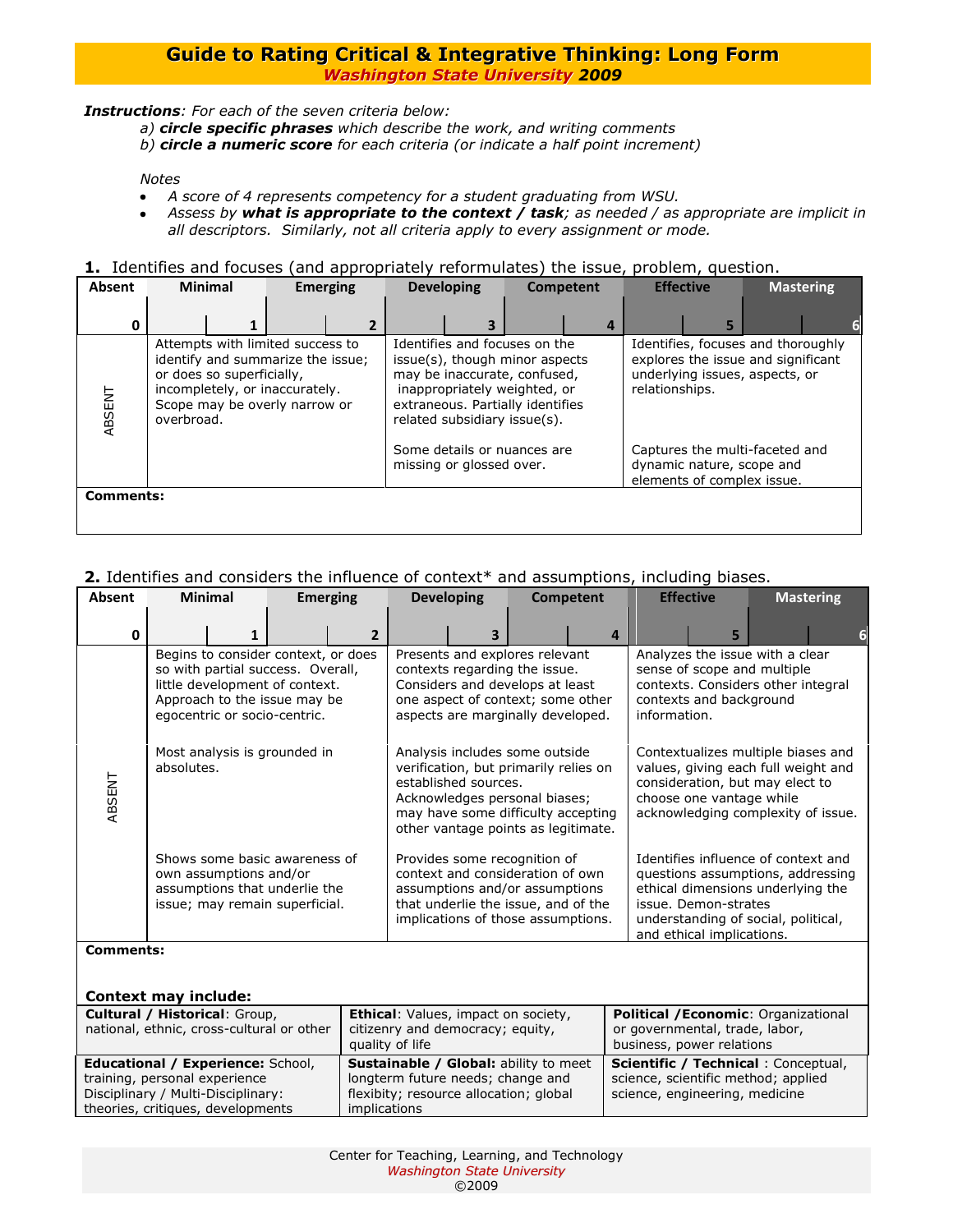| Absent           | <b>Minimal</b>                                                                                                                             | <b>Emerging</b> |                |                 | <b>Developing</b>                                                                                                                                              | Competent | <b>Effective</b>                                                                                                                                                                                                    |                          | <b>Mastering</b>                                                                                              |
|------------------|--------------------------------------------------------------------------------------------------------------------------------------------|-----------------|----------------|-----------------|----------------------------------------------------------------------------------------------------------------------------------------------------------------|-----------|---------------------------------------------------------------------------------------------------------------------------------------------------------------------------------------------------------------------|--------------------------|---------------------------------------------------------------------------------------------------------------|
| $\mathbf{0}$     |                                                                                                                                            |                 | $\overline{2}$ |                 | 3                                                                                                                                                              | 4         |                                                                                                                                                                                                                     | 5                        |                                                                                                               |
|                  | Search and selection are narrow,<br>or loosely connected to information<br>need.                                                           |                 |                |                 | Search and selection suggest<br>sources were evaluated to meet<br>the information need.                                                                        |           |                                                                                                                                                                                                                     | source evaluation skills | Evidence of search, selection, and<br>demonstrates notable identification<br>of unique and salient resources. |
|                  | Most data/evidence or sources are<br>simplistic, or inappropriate / not<br>related to topic. Does not diverge<br>from traditional sources. |                 |                | interpretation. | Appropriate evidence or sources<br>provided, although exploration<br>appears to have been routine; may<br>include an innovative or<br>nontraditional source or |           | Information need is clearly defined<br>and integrated to meet and exceed<br>assignment. May explore and<br>synthesize unconventional sources<br>or interpretations.                                                 |                          |                                                                                                               |
|                  | Repeats information provided<br>without question; or may dismiss<br>evidence without adequate<br>justification.                            |                 |                |                 | Use of evidence, qualified<br>selective, and appropriate.                                                                                                      |           | Examines evidence and its source;<br>questions its accuracy, relevance,<br>and completeness.                                                                                                                        |                          |                                                                                                               |
| ABSENT           | May consider knowledge as<br>absolute, unassailable, confirmed<br>by one or another authority.                                             |                 |                |                 | Considers knowledge as relative<br>collection of opinions and<br>perspectives, and makes little<br>attempt to compare.                                         |           | Views knowledge as the best<br>available evidence within the given<br>context, even in the face of<br>uncertainty and ambiguity.                                                                                    |                          |                                                                                                               |
|                  | Makes limited distinctions among<br>fact, opinion, and value judgments.                                                                    |                 |                |                 | Discerns fact from opinion and may<br>recognize some bias in evidence,<br>although may be limited.                                                             |           | Demonstrates understanding of<br>how facts shape but may not<br>confirm opinion. Recognizes bias,<br>including selection bias.                                                                                      |                          |                                                                                                               |
|                  | Conflates cause and correlation;<br>relationship between evidence and<br>analysis may be unclear.                                          |                 |                |                 | Distinguishes causality from<br>correlation, though presentation<br>may have minor flaws.<br>Relationship between evidence and<br>analysis is generally clear. |           | Correlations are distinct from<br>causal relationships between and<br>among ideas. Relationship<br>between evidence and analysis is<br>clear; subordination reflects,<br>subordinated for importance and<br>impact. |                          |                                                                                                               |
| <b>Comments:</b> |                                                                                                                                            |                 |                |                 |                                                                                                                                                                |           |                                                                                                                                                                                                                     |                          |                                                                                                               |

## **3.** Presents, assesses, and analyzes appropriate supporting data/evidence/sources.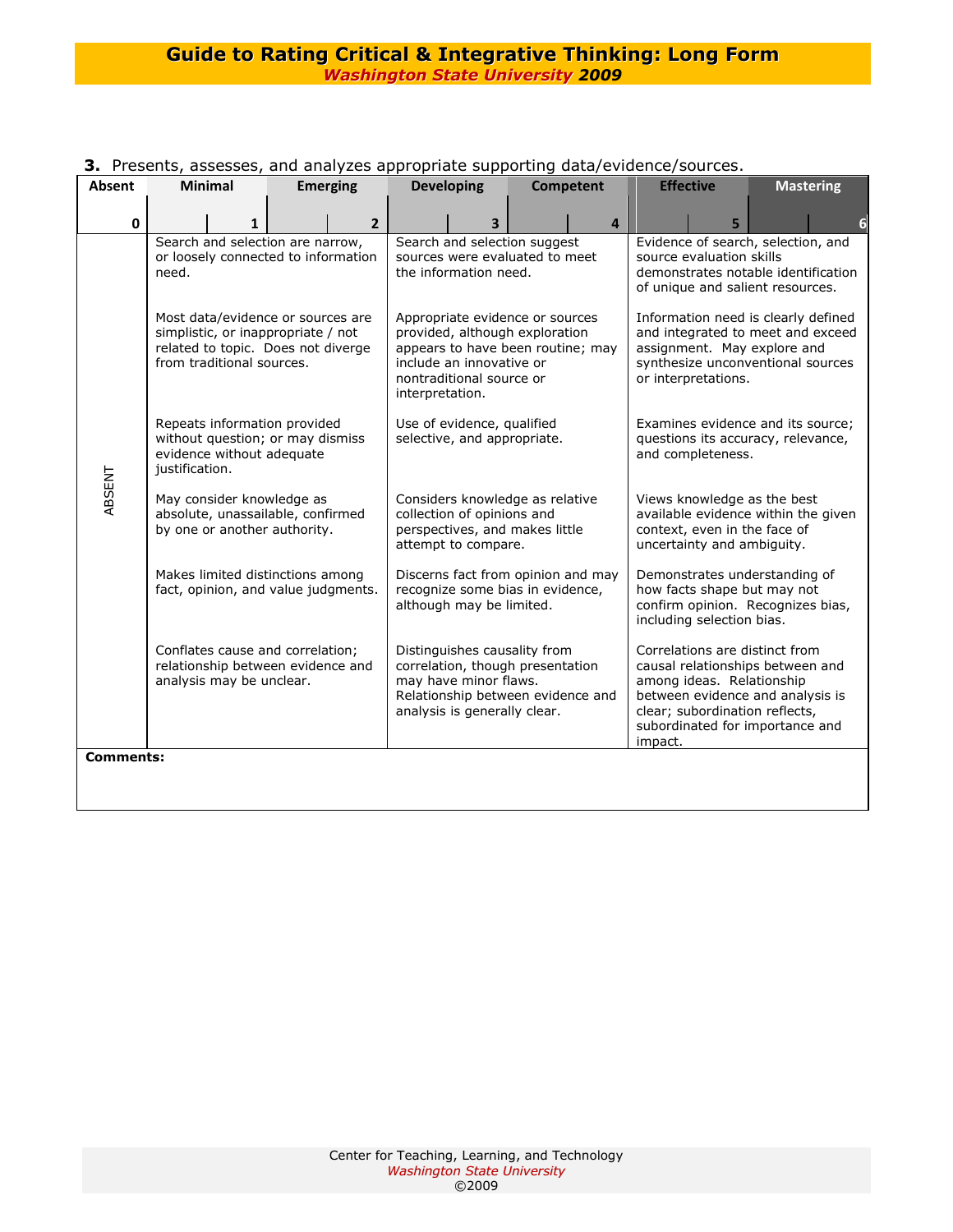| Absent           | <b>Minimal</b><br><b>Developing</b><br><b>Emerging</b>                                                                                                                |  | <b>Competent</b>                                                                                                        |                                                                                                                                                             | <b>Effective</b>                                                                             | <b>Mastering</b>                                                                                                                                                         |                                                                      |   |  |  |  |
|------------------|-----------------------------------------------------------------------------------------------------------------------------------------------------------------------|--|-------------------------------------------------------------------------------------------------------------------------|-------------------------------------------------------------------------------------------------------------------------------------------------------------|----------------------------------------------------------------------------------------------|--------------------------------------------------------------------------------------------------------------------------------------------------------------------------|----------------------------------------------------------------------|---|--|--|--|
| 0                |                                                                                                                                                                       |  | $\overline{2}$                                                                                                          |                                                                                                                                                             |                                                                                              | $\overline{a}$                                                                                                                                                           |                                                                      | 5 |  |  |  |
|                  | Adopts a single perspective, with<br>limited discussion of other<br>perspectives. If more than one<br>viewpoint is presented, alternatives<br>are not integrated.     |  |                                                                                                                         | Begins to relate alternative views<br>to qualify analysis. Multiple<br>viewpoints are mentioned but not<br>thoroughly discussed, explained or<br>qualified. |                                                                                              | Addresses other perspectives and<br>additional diverse perspectives to<br>qualify analysis. Multiple<br>viewpoints are thoroughly<br>discussed, explained and qualified. |                                                                      |   |  |  |  |
|                  | Treats other positions superficially<br>or misrepresents them. May not<br>consider that other viewpoints and<br>expertise are necessary.                              |  |                                                                                                                         | Rough integration of multiple<br>viewpoints and comparison of ideas<br>or perspectives. Ideas are<br>investigated and integrated, but in<br>a limited way.  |                                                                                              | Fully integrated perspectives from<br>variety of sources; any analogies<br>are used effectively.                                                                         |                                                                      |   |  |  |  |
| ABSENT           | Engages ideas that are obvious or<br>agreeable. Avoids challenging or<br>discomforting ideas.                                                                         |  | Engages challenging ideas<br>tentatively or in ways that inflate<br>conflict. May dismiss alternative<br>views hastily. |                                                                                                                                                             | Seeks out, weighs and effectively<br>integrates diverse, uncomfortable<br>or contrary views. |                                                                                                                                                                          |                                                                      |   |  |  |  |
|                  | Minimal analysis. May treat other<br>positions superficially or<br>misrepresent them. Little<br>integration of perspectives and<br>little attention to others' views. |  |                                                                                                                         | Analysis of other positions is<br>thoughtful and mostly accurate.<br>Acknowledges value of multiple<br>perspectives.                                        |                                                                                              |                                                                                                                                                                          | Analysis of other positions is<br>accurate, nuanced, and respectful. |   |  |  |  |
|                  | Mostly uses one way of knowing.                                                                                                                                       |  |                                                                                                                         | Acknowledges and integrates<br>different ways of knowing.                                                                                                   | Integrates different disciplinary<br>and epistemological ways of                             |                                                                                                                                                                          |                                                                      |   |  |  |  |
| <b>Comments:</b> |                                                                                                                                                                       |  |                                                                                                                         |                                                                                                                                                             |                                                                                              |                                                                                                                                                                          |                                                                      |   |  |  |  |

### **4.** Integrates diverse relevant perspectives.

## **5**. Develops, presents, and communicates own perspective, hypothesis or position.

| <b>Absent</b>    | <b>Minimal</b>                                        |   | <b>Emerging</b>                                                                                                                    |                | <b>Developing</b>                                      |                                                                                                                                                                                                   | <b>Competent</b> |              | <b>Effective</b>                                                                                                                                                                                                                                                                                                      |   |  | <b>Mastering</b> |
|------------------|-------------------------------------------------------|---|------------------------------------------------------------------------------------------------------------------------------------|----------------|--------------------------------------------------------|---------------------------------------------------------------------------------------------------------------------------------------------------------------------------------------------------|------------------|--------------|-----------------------------------------------------------------------------------------------------------------------------------------------------------------------------------------------------------------------------------------------------------------------------------------------------------------------|---|--|------------------|
| 0                |                                                       | 1 |                                                                                                                                    | $\overline{2}$ |                                                        | $\overline{\mathbf{z}}$                                                                                                                                                                           |                  | $\mathbf{a}$ |                                                                                                                                                                                                                                                                                                                       | 5 |  | 6                |
|                  | thinking.                                             |   | Position or hypothesis is unclear,<br>simplistic, or includes little original                                                      |                | limited.                                               | Perspective or hypothesis includes<br>some original thinking that<br>acknowledges, refutes, synthesizes<br>or extends other assertions,<br>although some aspects adopted or                       |                  |              | Perspective or hypothesis<br>demonstrates ownership for<br>constructing knowledge or<br>framing original questions,<br>integrating objective analysis and<br>intuition.                                                                                                                                               |   |  |                  |
| ABSENT           | own.                                                  |   | Own position or hypothesis is<br>minimally identified and/or<br>justified. May not clarify the<br>established position relative to |                |                                                        | Presents and justifies own position<br>or hypothesis, although gaps may<br>exist. May not address other<br>views, or does so superficially.<br>Relationship to established<br>positions is clear. |                  |              | Clearly presents and justifies own<br>position or hypothesis while<br>qualifying or integrating contrary<br>views or interpretations. May draw<br>support from experience and<br>information not available from<br>assigned sources.<br>Position or hypothesis<br>demonstrates sophisticated,<br>integrative thought. |   |  |                  |
|                  | exploration.                                          |   | Little or no risk-taking, lacks                                                                                                    |                | May remain within "safe" or<br>predictable parameters. |                                                                                                                                                                                                   |                  |              | May explore ideas that stretch con-<br>ventional parameters; includes<br>innovative thinking, questioning or<br>risk-taking.                                                                                                                                                                                          |   |  |                  |
|                  | Little evidence of reflection or self-<br>assessment. |   |                                                                                                                                    |                | Some evidence of reflection and/or<br>self-assessment  |                                                                                                                                                                                                   |                  |              | Evidence of significant reflection<br>and self-assessment                                                                                                                                                                                                                                                             |   |  |                  |
| <b>Comments:</b> |                                                       |   |                                                                                                                                    |                |                                                        |                                                                                                                                                                                                   |                  |              |                                                                                                                                                                                                                                                                                                                       |   |  |                  |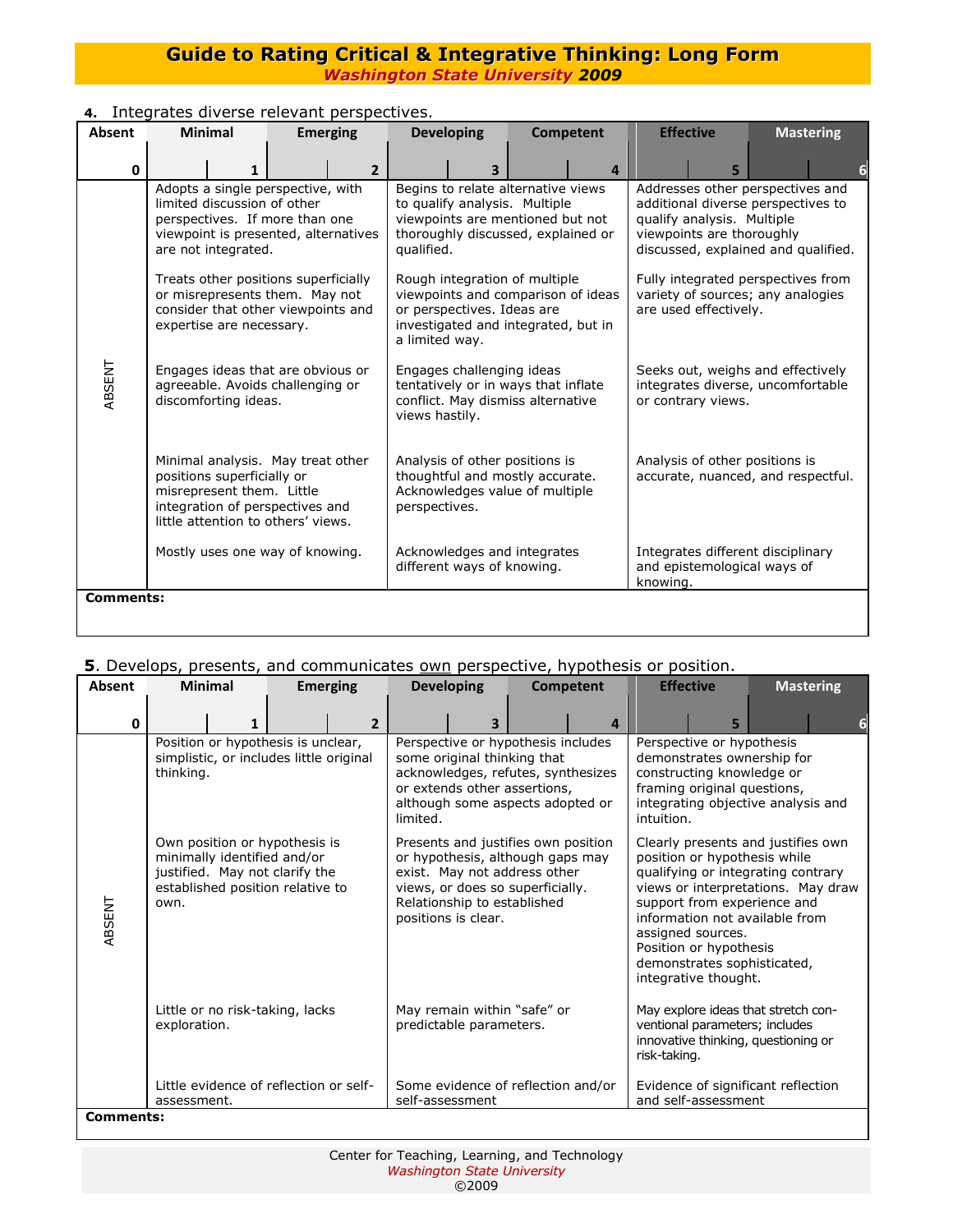| Absent           | <b>Minimal</b>                                                                                                                                                                                   | <b>Emerging</b> | <b>Developing</b>                                                                                                                                                                                                                                                     | Competent | <b>Effective</b>                                                                                                                                                                                                              | <b>Mastering</b>                                                      |  |  |
|------------------|--------------------------------------------------------------------------------------------------------------------------------------------------------------------------------------------------|-----------------|-----------------------------------------------------------------------------------------------------------------------------------------------------------------------------------------------------------------------------------------------------------------------|-----------|-------------------------------------------------------------------------------------------------------------------------------------------------------------------------------------------------------------------------------|-----------------------------------------------------------------------|--|--|
| $\Omega$         |                                                                                                                                                                                                  | $\overline{2}$  |                                                                                                                                                                                                                                                                       | 4         |                                                                                                                                                                                                                               | 5                                                                     |  |  |
|                  | Conclusion may be a simplistic<br>summary; limited identification of<br>conclusions, implications and<br>consequences. Conclusion and<br>implications may not align with<br>previous dimensions. |                 | Presents conclusions,<br>recommendations, and potential<br>consequences, though limited;<br>generally align with previous<br>dimensions.                                                                                                                              |           | Identifies, discusses, and extends<br>conclusions and/or consequences,<br>integrating previous dimensions, as<br>a professional, ethical, and<br>socially-responsible citizen. May<br>identify "lessons learned."             |                                                                       |  |  |
| ABSENT           | Minimal consideration of future<br>action, significance, overarching<br>question, or context.                                                                                                    |                 | May give some indication of future<br>action, outcome, significance, issue<br>summary or essence, or<br>overarching question, though<br>limited. May present implications<br>that impact other people or issues,<br>or extend beyond a single<br>discipline or issue. |           | May provide future action,<br>outcome, significance, issue<br>summary or essence, or<br>overarching question.<br>Considers context, assumptions,<br>evidence, and/or feasiblity.<br>Qualifies own assertions with<br>balance. |                                                                       |  |  |
|                  | May present conclusions as<br>absolute; may attribute conclusion<br>to external authority.                                                                                                       |                 | Presents conclusions as relative<br>and only loosely related to<br>consequences.                                                                                                                                                                                      |           | Conclusions are qualified as the<br>best available evidence within the<br>context.                                                                                                                                            |                                                                       |  |  |
|                  | Limited or no concrete connections<br>between conclusions,<br>recommendations, and<br>consequences.                                                                                              |                 | Relates consequences to<br>conclusions, though may be vague<br>or overstated.                                                                                                                                                                                         |           | connects them clearly to<br>conclusions, considering                                                                                                                                                                          | Develops consequences fully and<br>ambiguities and raising questions. |  |  |
| <b>Comments:</b> |                                                                                                                                                                                                  |                 |                                                                                                                                                                                                                                                                       |           |                                                                                                                                                                                                                               |                                                                       |  |  |

# **6.** Identifies and assesses conclusions and consequences.

**7. Communicates effectively in one or more modes.** (May include articles, posters, lectures, oral presentations, interviews, websites, consultations, discussions, demonstrations, performances, powerpoint, artwork, film, etc.)

| Absent                                        | <b>Minimal</b>                                                                                                                                                           |   | <b>Developing</b><br><b>Emerging</b>                                                                                                          |                |                                                                                                          | <b>Competent</b>                                                                                    |  | <b>Effective</b> |                                                                                                                                                                       | <b>Mastering</b> |  |  |
|-----------------------------------------------|--------------------------------------------------------------------------------------------------------------------------------------------------------------------------|---|-----------------------------------------------------------------------------------------------------------------------------------------------|----------------|----------------------------------------------------------------------------------------------------------|-----------------------------------------------------------------------------------------------------|--|------------------|-----------------------------------------------------------------------------------------------------------------------------------------------------------------------|------------------|--|--|
| $\mathbf{0}$                                  |                                                                                                                                                                          | 1 |                                                                                                                                               | $\overline{2}$ |                                                                                                          | 3                                                                                                   |  | 4                |                                                                                                                                                                       | 5                |  |  |
|                                               | message,                                                                                                                                                                 |   | Communication choices may:<br>Convey little or unintended                                                                                     |                | Attempts, with some success, to:<br>Convey a purpose and message,<br>Create the desired affect (visceral |                                                                                                     |  |                  | Uses communication choices to<br>effectively:<br>Convey identified purpose and<br>message, and                                                                        |                  |  |  |
| Conveys no purpose                            | Produce unanticipated or<br>detrimental affect (visceral impact,<br>tone and credibility),<br>Disregards or poorly manages<br>rapport with audience (or<br>participants) |   |                                                                                                                                               |                | impact, tone and credibility),<br>Manage rapport with immediate<br>audience / participants.              |                                                                                                     |  |                  | Create the desired affect (visceral<br>impact, tone and credibility), and<br>Manage rapport with (multiple)<br>intended audience(s) or<br>participants.               |                  |  |  |
|                                               |                                                                                                                                                                          |   | Does not adequately meet the<br>needs of the situation; lacks<br>preparation and/or flexibility. May:                                         |                |                                                                                                          | Meets the general needs of the<br>situation, with limits to preparation<br>and/or flexibility. May: |  |                  | Meets the needs of the particular<br>situation, both immediate and<br>larger context; is well-prepared<br>and flexible. May:                                          |                  |  |  |
|                                               |                                                                                                                                                                          |   | Not adequately identify why the<br>issue is relevant to this audience;<br>Overlook audience / participant<br>interests, needs, or background. |                | relevant.<br>Anticipate some                                                                             | Identify why the issue is generally<br>audience/participant interests,<br>needs, or background.     |  |                  | Identify why the issue is relevant<br>to this audience in context.<br>Anticipate and build on<br>audience/participant interests,<br>needs, background, and expertise. |                  |  |  |
| Center for Teaching, Learning, and Technology |                                                                                                                                                                          |   |                                                                                                                                               |                |                                                                                                          |                                                                                                     |  |                  |                                                                                                                                                                       |                  |  |  |